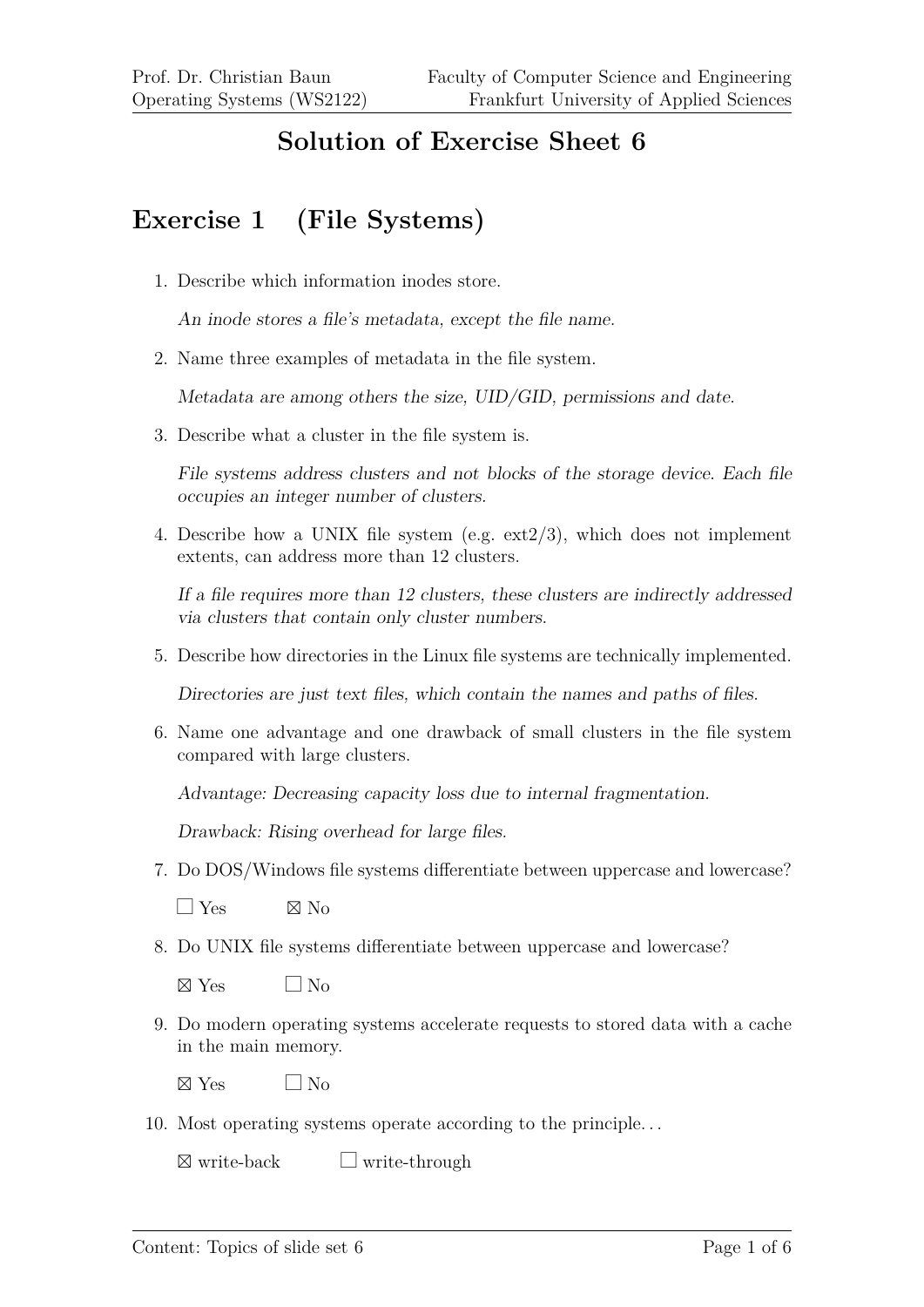11. Name one advantage and one disadvantage of a cache in the main memory, which is used by the operating system to accelerate the requests to stored data.

Benefit: Better system performance.

Drawback: System crashes may cause inconsistencies.

12. Explain what an absolute path name is.

It is a path name, which describes the complete path from the root to the file.

13. Explain what a relative path name is.

It is a path name, which does not begin with the root.

14. /var/log/messages is  $an/a$ ...

 $\boxtimes$  absolute path name  $\Box$  relative path name

15. BTS\_Vorlesung/Vorlesung\_05/bts\_slides\_05\_en.tex is an/a. . .

 $\Box$  absolute path name  $\boxtimes$  relative path name

16. Documents/MasterThesis/thesis.tex is an/a...

 $\Box$  absolute path name  $\boxtimes$  relative path name

17. /home/<username>/Mail/inbox/ is  $an/a$ ...

 $\boxtimes$  absolute path name  $\Box$  relative path name

18. Describe what information the boot sector (also called boot block) of a file system stores.

The boot sector (boot block) contains executable machine code  $($ "boot loader"), which starts the operating system, and information about the file system.

19. Describe what information the super block of a file system stores.

It contains information about the file system, e.g. number of inodes and clusters.

20. Explain why some file systems (e.g.  $ext{ext2/3}$ ) do combine the clusters of the file system to block groups.

Inodes (metadata) are physically located close to the clusters, they address.

21. Describe what the File Allocation Table (FAT) is and describe the information it stores.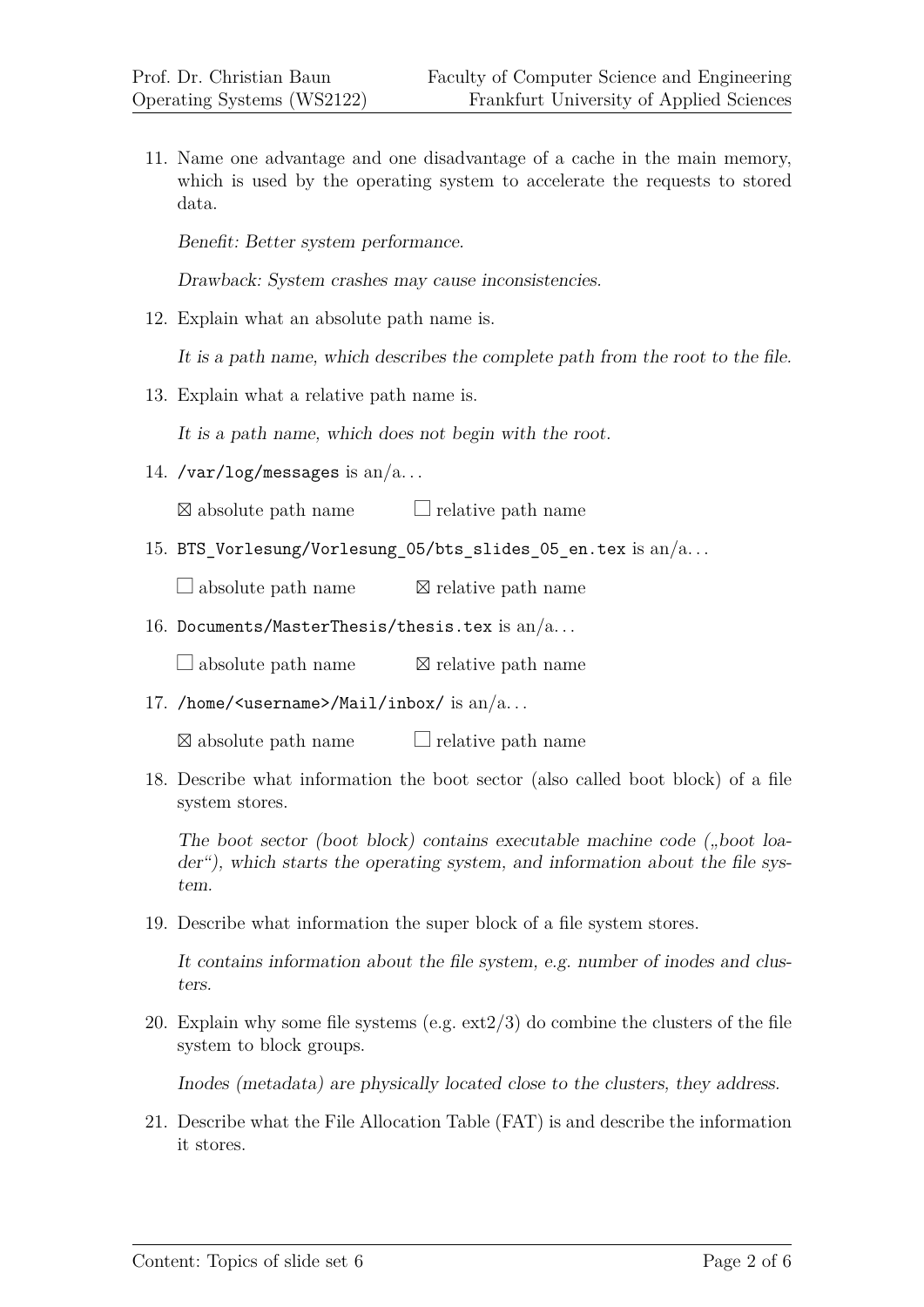The FAT (File Allocation Table) is a table of fixed size. For each cluster in the file system, an entry exists in the FAT with the following information about the cluster:

- Cluster is free or the storage medium is damaged at this point.
- Cluster is occupied by a file and stores the address of the next cluster, which belongs to the file or it is the last cluster of the file.
- 22. Describe the objective of the journal in a journaling file system.

In the journal, write operations are collected before being committed to the file system.

23. Describe a benefit of using a journaling file system compared with using a file system without a journal.

After a crash, only the files (clusters) and metadata must be checked, for which a record exists in the journal.

24. Name the three values that are required to store an extent.

Start (cluster number) of the area (extent) in the file.

Size of the area in the file (in clusters).

Number of the first cluster on the storage device.

25. Describe the benefit of using extents compared with direct addressing of the clusters.

Instead of multiple individual clusters numbers, only 3 values are required: Lesser overhead.

26. Describe the result of defragmenting a file system.

Logically related clusters are placed physically close to each other on the storage device.

27. Describe the sort of data processing that is maximum accelerated by defragmenting.

A continuous arrangement would maximum accelerate continuous forward reading of data because no more seek times occur (when using Hard Disk Drives).

28. Describe the scenario where defragmenting is useful.

Only if the seek times are huge, defragmentation makes sense.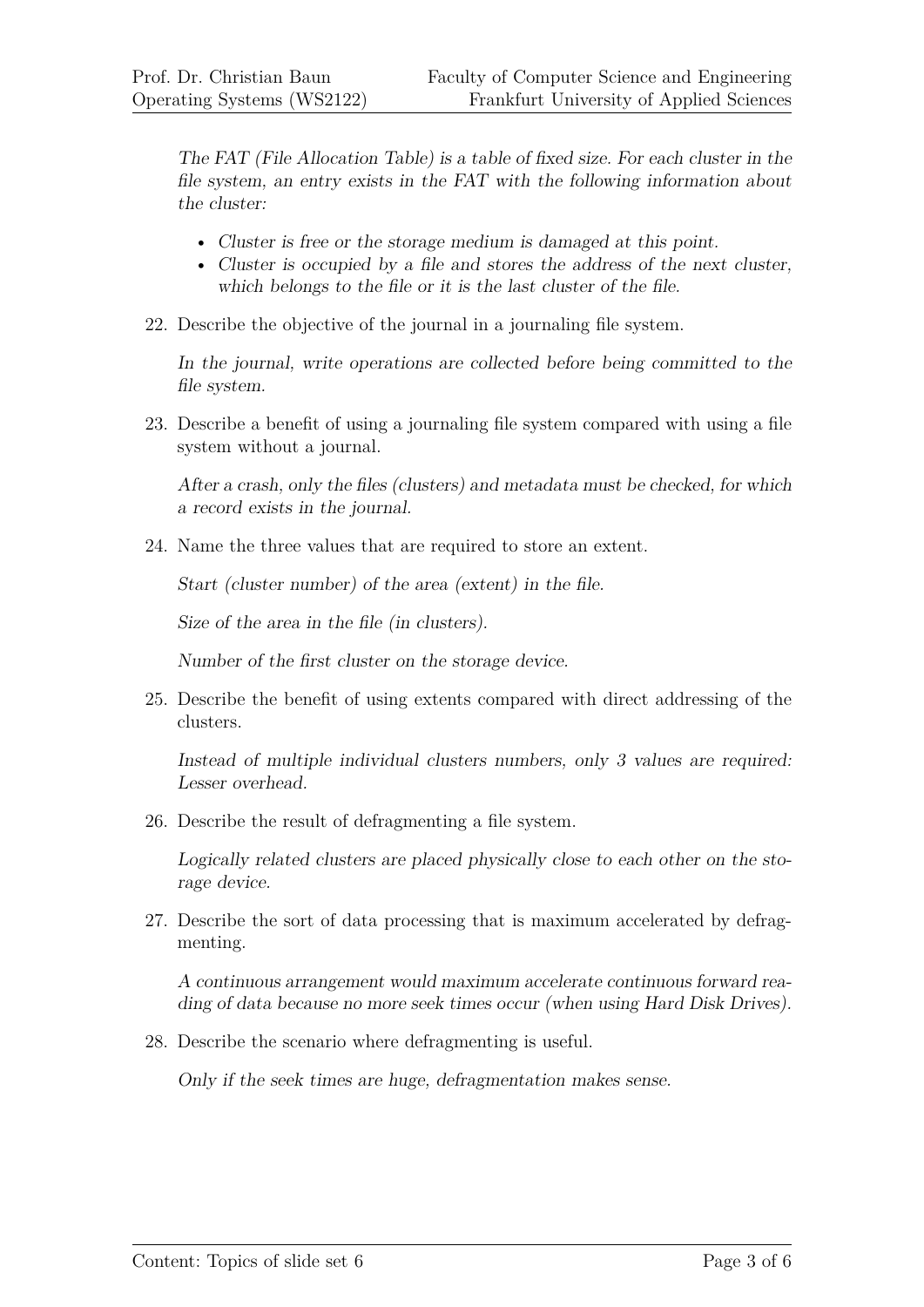## **Exercise 2 (File Systems)**

Please mark for each statement about file systems, whether the statement is true or false.

| <b>Statement</b>                                                         | true                    | false          |
|--------------------------------------------------------------------------|-------------------------|----------------|
| Inodes store all metadata of files.                                      |                         | X              |
| File systems address clusters and not blocks of the storage medium       | X                       |                |
| or storage drive.                                                        |                         |                |
| The smaller the clusters are, the more overhead for large files occur.   | X                       |                |
| The bigger the clusters are, the lesser capacity is lost due to internal |                         | X              |
| fragmentation.                                                           |                         |                |
| In UNIX, file extensions have always been of great significance.         |                         | $\overline{X}$ |
| Modern file systems operate so much efficient that buffering by the      |                         | $\overline{X}$ |
| operating system is no longer common.                                    |                         |                |
| Absolute path names describe the complete path from the root to          | $\overline{X}$          |                |
| the file.                                                                |                         |                |
| The separator in path names is identical for all operating systems.      |                         | $\mathbf{X}$   |
| An advantage of block groups is that the inodes are physically           | X                       |                |
| located close to the clusters, they address.                             |                         |                |
| For each cluster in the file system, an entry exists in the FAT.         | $\overline{\mathrm{X}}$ |                |
| Because of the Master File Table in NTFS, fragmentation cannot           |                         | X              |
| occur.                                                                   |                         |                |
| The journal of journaling file systems reduces the number of write       |                         | X              |
| operations.                                                              |                         |                |
| Journaling file systems narrow down the data, which need to be           | X                       |                |
| checked during the consistency check.                                    |                         |                |
| When using journaling file systems, a loss of data is impossible.        |                         | $\overline{X}$ |
| If metadata and file contents are journaled both, all write operati-     | X                       |                |
| ons are carried out twice.                                               |                         |                |
| Extents cause lesser overhead compared with block addressing.            | X                       |                |

## **Exercise 3 (Pattern Comparison and Data Analysis)**

1. Name (or describe) one useful application for the command sed.

This tool is used for the parsing and transforming of text.

- 2. Create a file sedtest.txt with the following content:
	- Line 1 Line 2 Line 3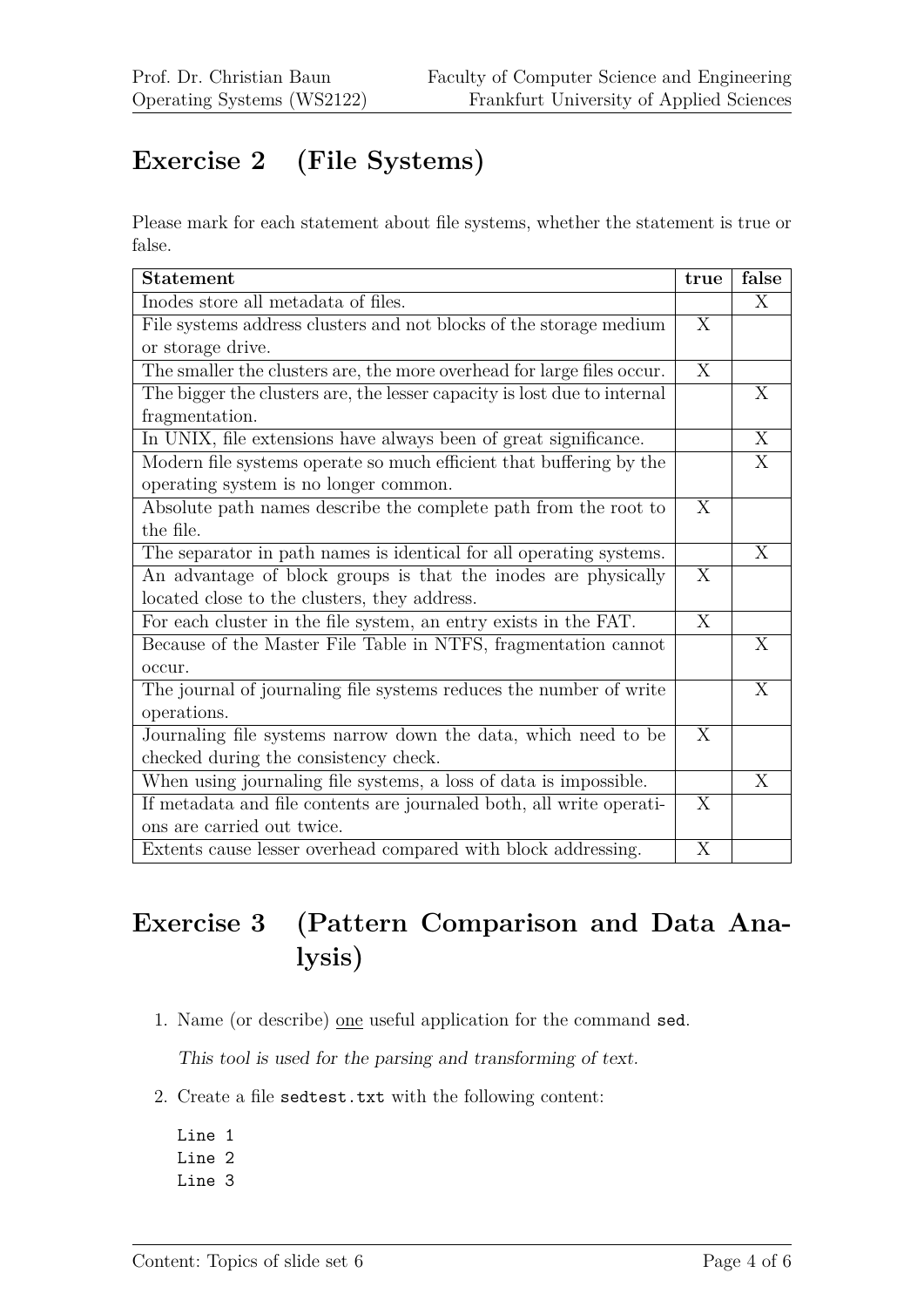```
Line 4
Line 5
Line 6
$ echo -e "Line 1\nLine 2\nLine 3\nLine 4\nLine 5\nLine 6"
> ~/sedtest.txt
```
Insert with sed 3 blanks at the beginning of each line.

 $$ sed "s/^/$  /" ~/sedtest.txt

3. Print out with sed the lines 2 to 5 of the file sedtest.txt.

\$ sed -n "2,5p" ~/sedtest.txt

4. Remove with sed each second line of the file sedtest.txt.

\$ sed "n;d;" ~/sedtest.txt

5. Create a file htmlcode.txt with the following content:

```
<a href="BTSWS2019/index.html">Operating Systems (OpSys)</a><p>
<b>This is a <i>HTML file</i></b><br>
<h2>This is a headline<h2>
```

```
$ echo -e "<a href="BTSWS2019/index.html">Operating Systems (OpSys)</a><p>" >> ~/htmlcode.html
$ echo -e "<b>This is a <i>HTML file</i></b><br>" >> ~/htmlcode.html
$ echo -e "<h2>This is a headline<h2>" >> ~/htmlcode.html
```
Remove with sed all HTML tags from the file htmlcode.html.

 $$ sed -e$  "s/<[^>]\*>//g" ~/htmlcode.html

6. Create a file umlaute.txt with the following content:

```
Bäume, Äpfel, Bücher, Übertreibung
Töpfe, Öffentlichkeit, Straße, Spaß
$ echo "Bäume, Äpfel, Bücher, Übertreibung" >> ~/umlaute.txt
$ echo "Töpfe, Öffentlichkeit, Straße, Spaß" >> ~/umlaute.txt
```
Modify with sed all umlauts in the file umlaute.txt into  $\alpha$ ae",  $\alpha$ oe",  $\alpha$ ue",  $n$ Ae",  $n$ Oe",  $n$ Ue" and  $n$ ss".

\$ sed -e "s/ä/ae/g;s/Ä/Ae/g;s/ö/oe/g;s/Ö/Oe/g;s/ü/ue/g;s/Ü/Ue/g;s/ß/ss/g" ~/umlaute.txt

7. Create a file bundesliga\_08\_0405.txt with the results of the 8th match day of the season 2004/2005:

| Schalke    | - Bochum    |  | $3:261500$ spectators  |
|------------|-------------|--|------------------------|
| Bielefeld  | - Stuttgart |  | $0: 22700$ spectators  |
| Dortmund   | - Nürnberg  |  | $2: 273500$ spectators |
| Leverkusen | - Hamburg   |  | $3:0$ 22500 spectators |